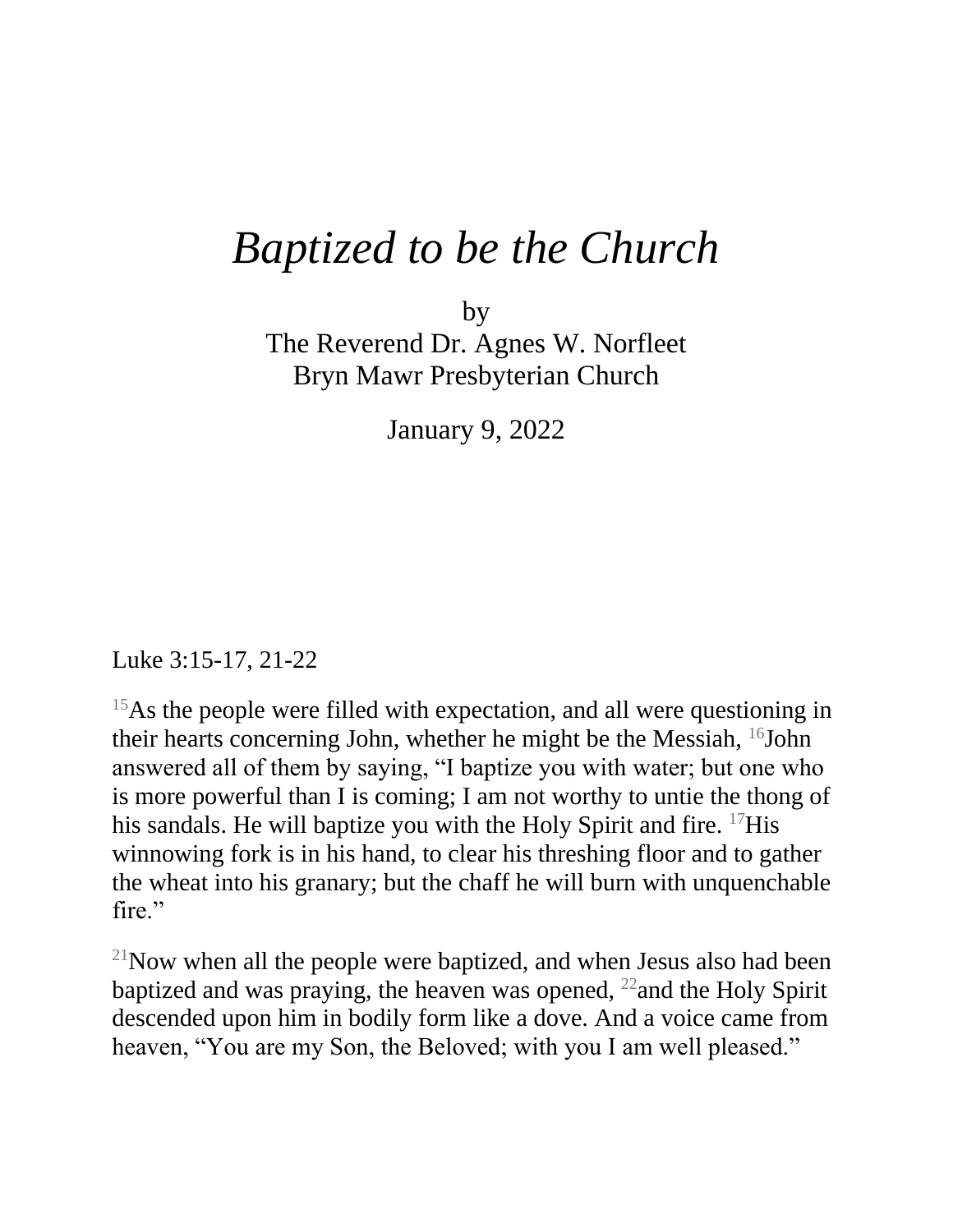Isaiah 43:1-7

But now thus says the LORD, he who created you, O Jacob, he who formed you, O Israel: Do not fear, for I have redeemed you; I have called you by name, you are mine. <sup>2</sup>When you pass through the waters, I will be with you; and through the rivers, they shall not overwhelm you; when you walk through fire you shall not be burned, and the flame shall not consume you. <sup>3</sup>For I am the LORD your God, the Holy One of Israel, your Savior. I give Egypt as your ransom, Ethiopia and Seba in exchange for you. <sup>4</sup>Because you are precious in my sight, and honored, and I love you, I give people in return for you, nations in exchange for your life. <sup>5</sup>Do not fear, for I am with you; I will bring your offspring from the east, and from the west I will gather you;  $6I$  will say to the north, "Give them up," and to the south, "Do not withhold; bring my sons from far away and my daughters from the end of the earth—<sup>7</sup> everyone who is called by my name, whom I created for my glory, whom I formed and made."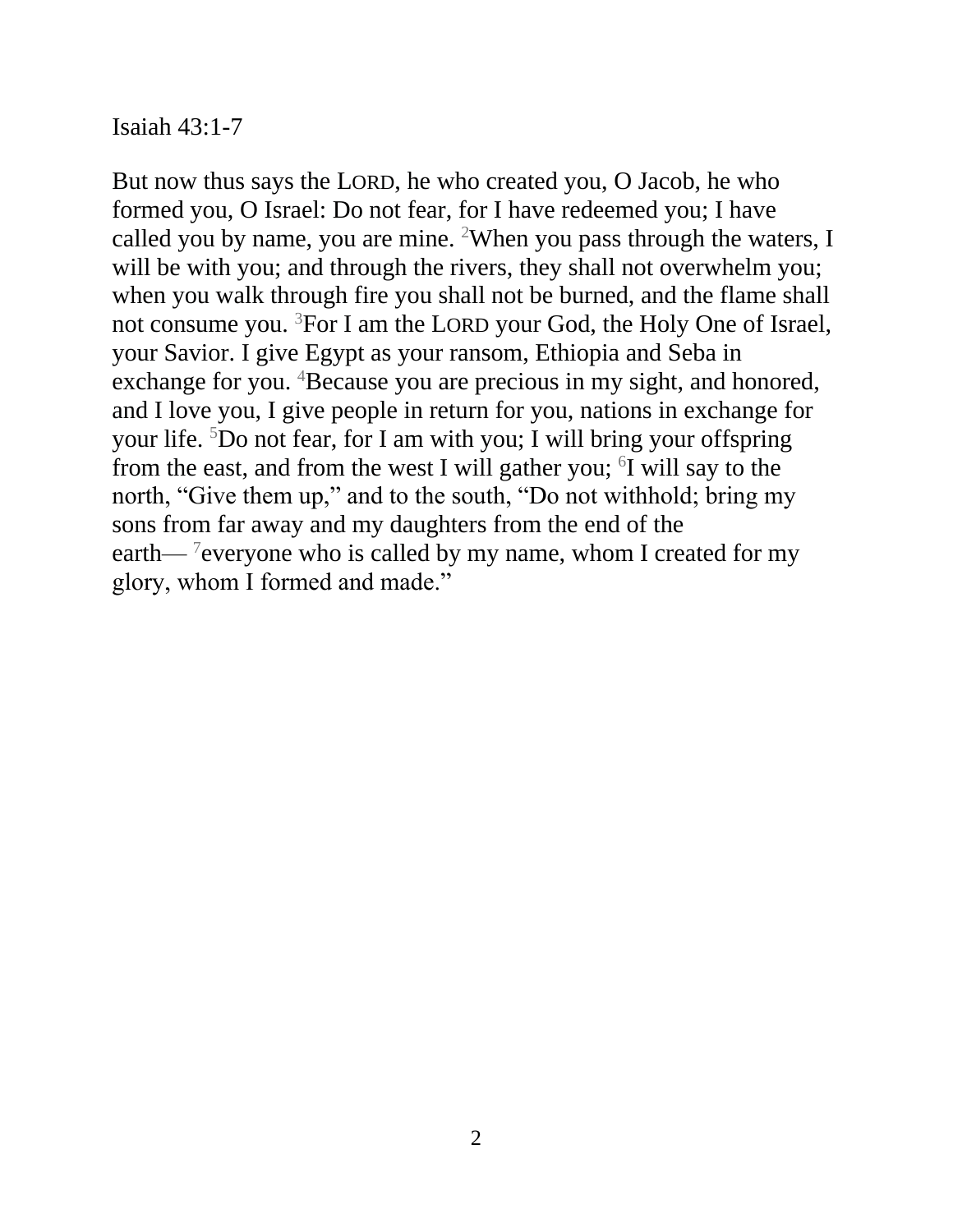Many of you made sure that I saw the *New York Times* article a month ago, about how evangelical Christians are whooping it up at baptisms. The story had a catchy title: "Horse Troughs, Hot Tubs and Hashtags: Baptism is Getting Wild." In congregations that baptize by immersion, ceremonies that used to take place in a formal baptistery inside a traditional church, perhaps a painting of the Jordan River behind the tank, an organ playing softly in the background, are giving way to more upbeat occasions. The long white robes have been replaced with T-shirts, jeans and sneakers. The music now is often a rock band with electric guitars and a loud set of drums. Many contemporary church buildings no longer install a baptistery for immersion even. Rather, a church in Texas brings in a galvanized steel livestock trough for baptism services, and congregations in Florida head to the beaches and wade into the waves. The article profiled one congregation which goes to a Waterpark on baptism Sundays.

 Now, of course, these are not religious communities that are practicing infant baptism, so these wilder modes of immersion are for teens and adults. The article says, "Contemporary evangelical baptisms are often raucous affairs. Instead of subdued hymns and murmurs, think roaring modern music, fist pumps, and boisterous cheering. There are photographers, selfie stations and hashtags for social media. One Texas church calls its regular baptismal service a plunge party!" 1

I read the article and thought – clearly, I was meant to be a Presbyterian and serve a traditional church like Bryn Mawr! I *actually*  love the fact that folks are getting baptized in the ocean and inflatable wading pools and even a galvanized feeding trough to the celebratory sounds of cheering crowds. Every baptism is a celebration, when a child of God is welcomed into the church of Jesus Christ, and far be it from me to judge how another communion of Christians chooses to perform this sacred ritual. I am certainly glad that the  $16<sup>th</sup>$  Century days are long over when wars were fought between Protestants, Catholics and the

l

<sup>1</sup> Horse Troughs, Hot Tubs and Hashtags: Baptism is Getting Wild," *New York Times*, 11/29/21.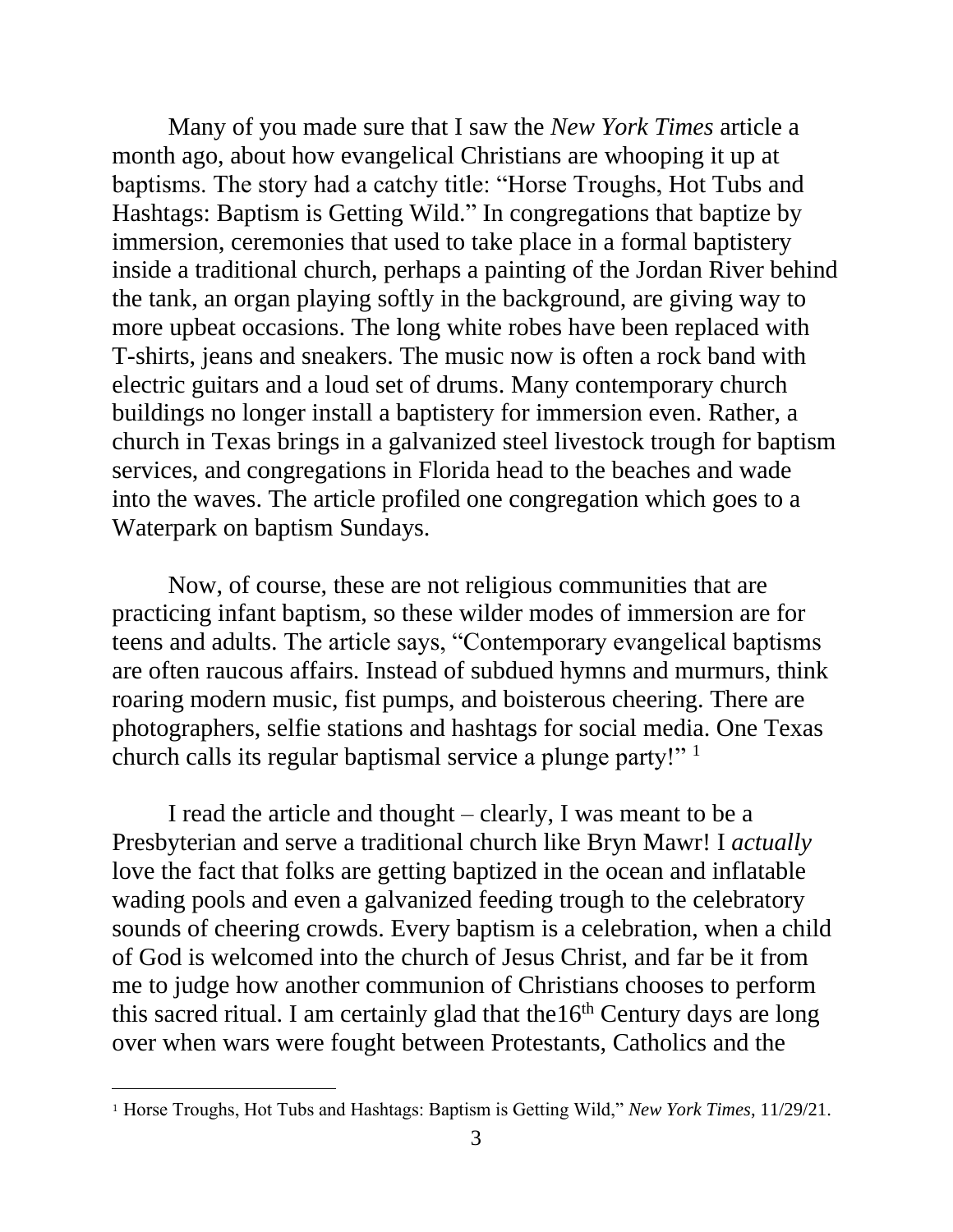Anabaptists; when people literally lost their lives for taking a stance on Infant Baptism versus Adult Baptism. However, there is something in our theology of baptism that is more than celebratory, which merits a more quiet reflection, a pondering in our hearts, to use a potent image from Luke's gospel.

 When Pastor Rachel leads her baptism readiness gatherings for families with young children, she always asks parents – What are your hopes for your children as they grow up in the church? It is an important question, a solemn question, a question not to be lost in the joyful celebration of the moment. Whether we sprinkle a few drops of water on the head of a baby, or fully immerse a professing adult under water, we make two affirmations of faith. By the grace of God, we are cleansed of our sin for a life to be lived as forgiven children of God. And, by the grace of God, we are baptized into the death of Jesus and thereby emerge as resurrected disciples. In a word, freed from sin and death, in baptism we are called to incredible responsibility, a life of service in the footsteps of Jesus Christ.

This is a joyful occasion, to be sure, but baptism also calls for solemn reflection. To be a member of the household of God is to join a counter-cultural movement that is challenging, boundary breaking, risky. Following Jesus is hard. We often quote the Apostle Paul at Memorial Services, saying that if we were baptized into the death of Christ, we will surely be raised in his resurrection. Our baptism is completed in death. Baptism is not just celebrating one moment in time, but a lifelong commitment. That's serious theology indeed!

 There are three gospel accounts of the baptism of Jesus, and Luke's is the most understated and reflective of them all. In Luke, Jesus' baptism is not the main event, but is a dependent clause, taking up only a third of a single verse: "Now when all the people were baptized, and when Jesus also had been baptized..."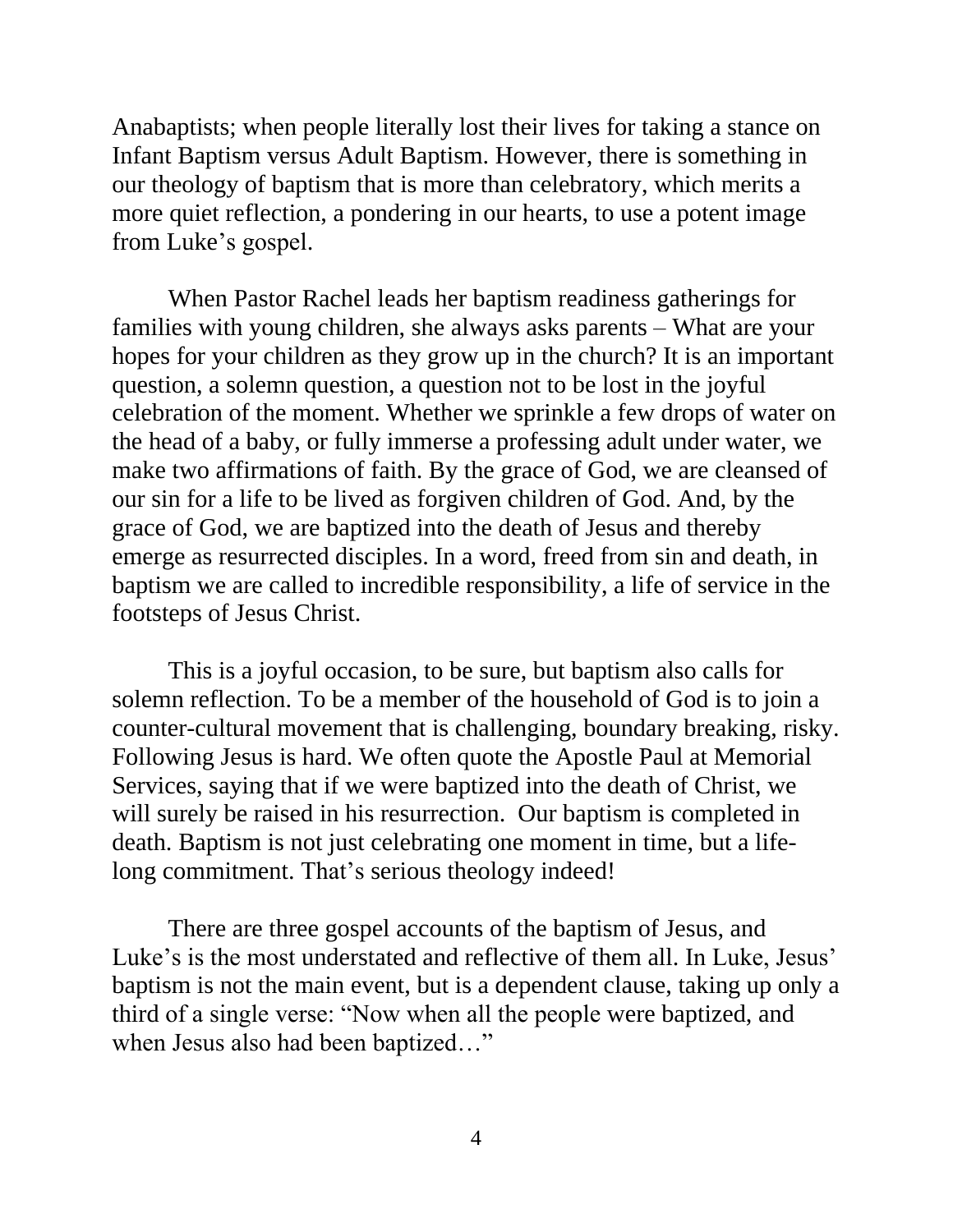In his dependable good humor, New Testament scholar, Fred Craddock, remarked that this was no way to say it. It should be more dramatic. Matthew and Mark make a big fuss, why doesn't Luke? Jerome, the early church historian, said he had heard that when Jesus was baptized, fire spread across the surface of the Jordan River. Now that's the way to tell the story! But instead Luke says, "Now when all the people were baptized, and Jesus also…" "It sounds," Craddock notes, "like a line, a line of people being baptized, and there's John at the edge of the water, saying, 'Next,' and it's Jesus." <sup>2</sup> Luke's version is understated, reflective, egalitarian.

 My preacher friend, Kim Clayton notes, "There is a reason to appreciate Luke's egalitarian description of Jesus' baptism. It takes seriously the incarnation – that Jesus came among us as one of us. It is in keeping with Luke who just recently told us how the lowly shepherds were the first to pay a visit to baby Jesus, laid in a feeding trough in the barn adjacent to the inn. Jesus came among us as one of us, from the beginning; and in his baptism, at this very first moment of his public ministry, Jesus stood in line with us, in solidarity with a world of seekers and sinners."<sup>3</sup>

A voice proclaims Jesus the beloved Son of God. Then, according to Luke, Jesus begins his ministry of preaching, teaching, and healing, all signs that God's reign is coming to fruition. We know his days will be filled with beautiful moments like healing people and feasting with friends. His life will also be filled with danger – the conflict and hardship of leading people down difficult roads of discipleship, meeting great opposition along the way.

l

<sup>2</sup> Kim Clayton, "God's Beloved: Marked By Baptism, Montreat Worship and Music Conference, 2015.

<sup>3</sup> Clayton again.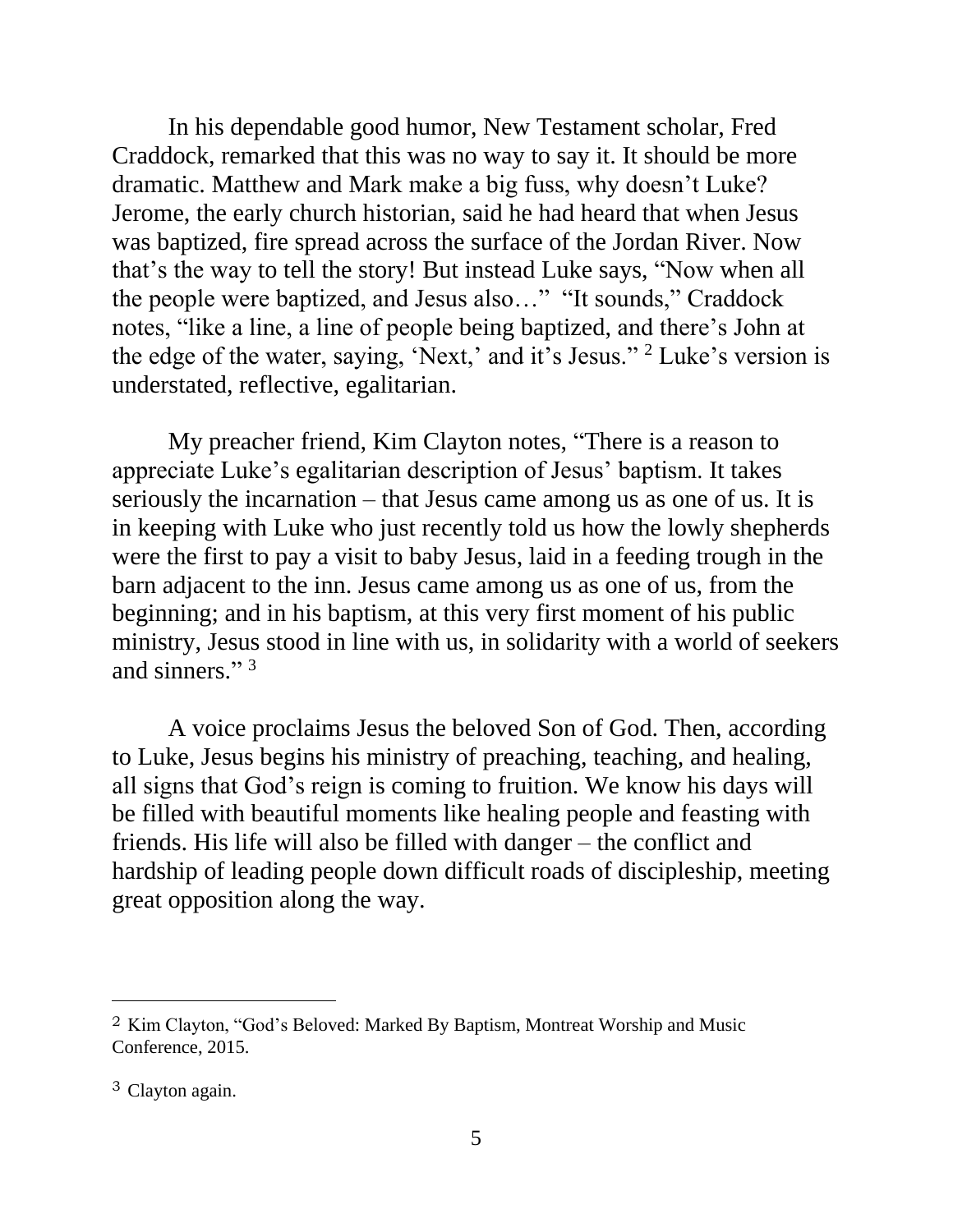Jesus is baptized for enormous responsibility. And so are we – we who are baptized in Christ's name, who become members of the household of God, who become his body – the church – using our ears and eyes, our hands and feet to reach out to a world of need in Christlike service.

We too are baptized for enormous responsibility. The Christian life is, in many ways, celebratory and joyful; the Christian life also calls us to serious work. It's a comfort we do not go it alone – but always journey alongside the baptized community of Christ in the world.

 For everything the church does as a community of baptism carries holy responsibility:

As forgiven people, we walk this weary world forgiving others;

As recipients of God's grace, we are gracious toward others;

 As people who have heard how Jesus treated those around him, we are compassionate.

We reach out in concern to those whom Christ is always welcoming in – the outcast, the stranger, the poor, those in need of healing, mercy, justice and peace.

 Theologian Wendy Wright put it this way: in his baptism "Jesus inaugurates the rite that stands at the headwaters of the sacramental streams of new life that the Christian faith promises… In baptism we enter into the lived experience of the faith that emerges from the cleansing, healing, generative waters of life." <sup>4</sup>

Friends, when Jesus himself kneels in the Jordan River to be baptized by John, we have a picture of what our own life of discipleship means. God names us beloved children and welcomes us into the family of the church. God bestows upon us spiritual gifts

l

<sup>4</sup> Wendy M. Wright, *The Time Between: Cycles and Rhythms in Ordinary Time,* p. 19.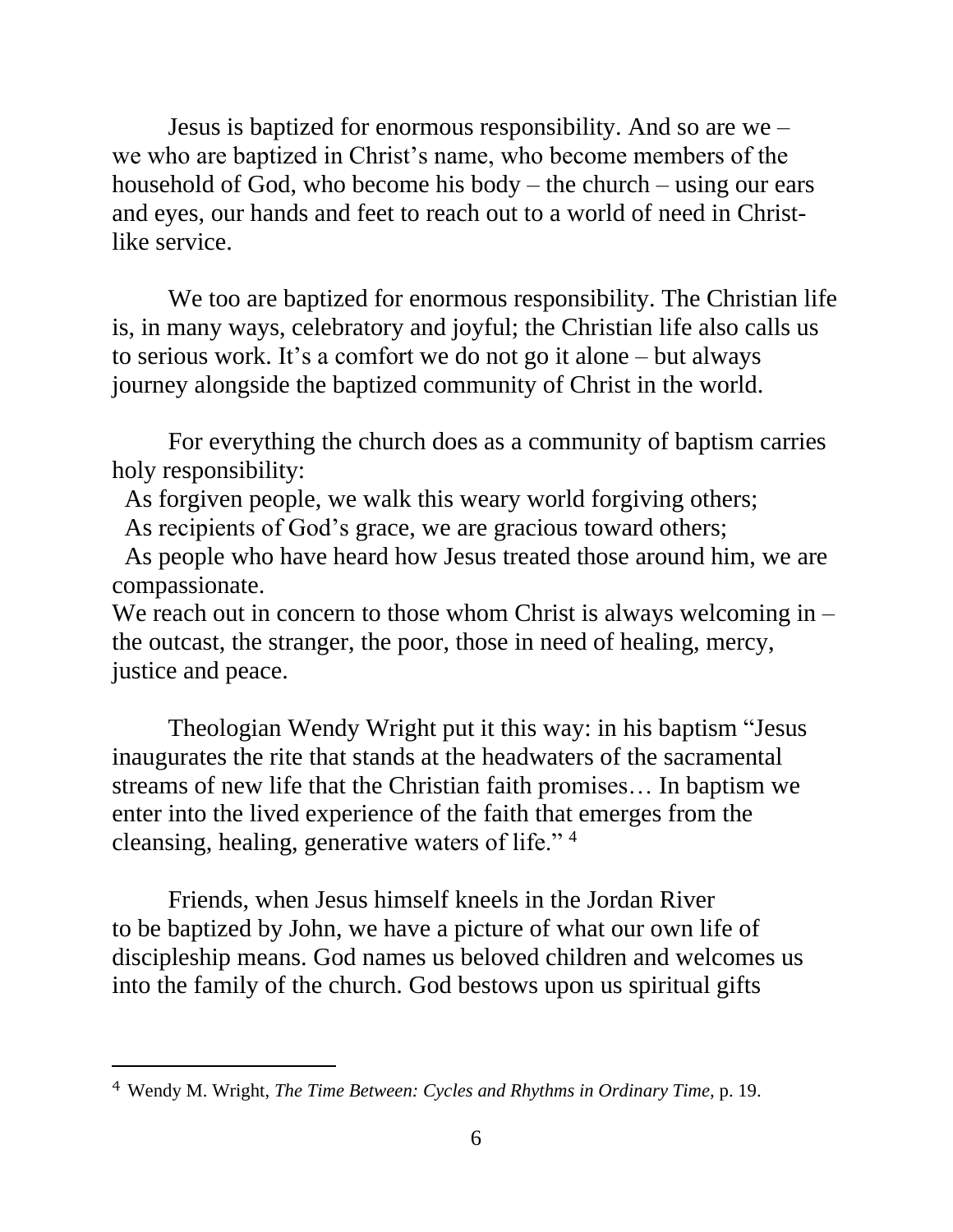and gives us a job to do. We become – like Jesus – holy, beloved, set apart to come up from the water into the world where Jesus walked, to be servants of God, with and for one another, and for the world God so loves. Even without a rock band or wading into the ocean, is our baptism a joyful celebration? Of course it is. But it is also the solemn, life-long experience of assuming great responsibility as followers of Jesus Christ.

We are living in serious times which call us to take our baptism seriously. You do not need me to spell it out for you: Another pandemic surge, with so many lives lost; countless grieving; Devastating fires out West, a horrific house fire downtown. Gunfire everywhere on the rise. A political climate that is on the brink. So many lies passed off as truth. The persistent categorizing of people as Other. The untold depth and breadth of mental illness. The ever widening gap in the world between people living the abundant life, and others barely alive for want of basic human needs – food, water, shelter. We are living in serious times which call us to take our baptism seriously.

 The newer Presbyterian study catechism continues the centuries old tradition of using a question and answer format, but updates the language for easier understanding. On Christian baptism it gives this instruction:

Question 71: What is baptism?

Answer: Baptism is the sign and seal through which we are joined to Christ.

Question 72: What does it mean to be baptized?

Answer: My baptism means that I am joined to Jesus Christ forever. I am baptized into his death and resurrection, along with all who have received him by faith.

As I am baptized with water, he baptizes me with his Spirit, washing away all my sins and freeing me from their control. My baptism is a sign that one day I will rise with him in glory, and may walk with